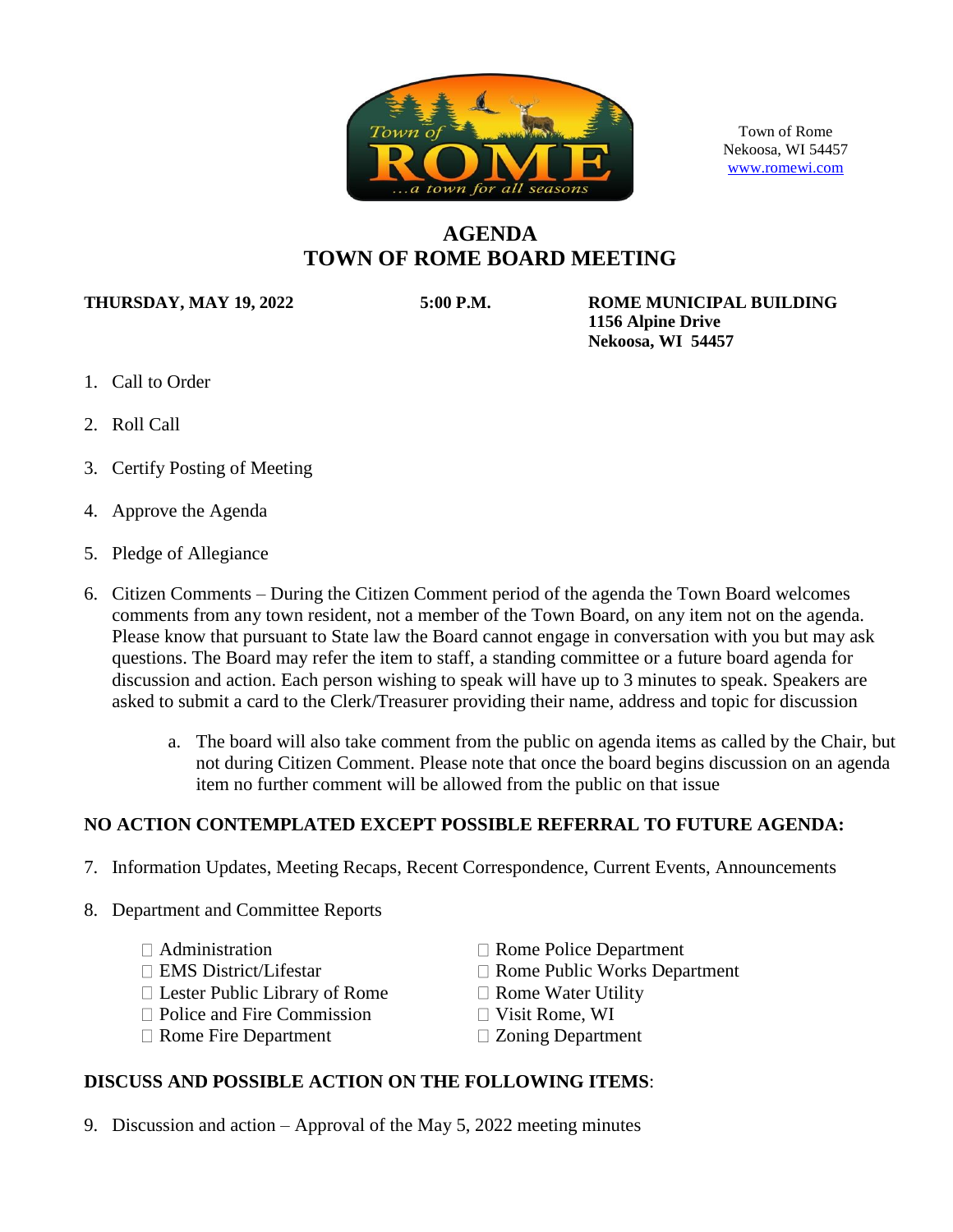- 10. Discussion and action Checks, Vouchers, Receipts and Journal Entries approve checks #44088 44181 totaling \$229,151.39; Auto-payments totaling \$147,311.69; State / Social Security / Medicare / Withholdings totaling \$48,136.75; Payroll Vouchers V18637 – V18777 totaling \$118,672.79 and checks 21643 - 21644 totaling \$353.22; Receipts #23203 – 23321 totaling \$348,178.38
- 11. Discussion and possible action Approval of Ordinance No. 22-<br>Recommendation from the Plan Commission on consideration of proposed Comprehensive Plan map 9 amendment from Forestry to Residential and zoning map amendment from FR (forest & outdoor recreation) to R-4 (Rural Residence District) relating to the property owned by Ann & Gustav Kaufmann, described as follows: Lot 1 CSM 3500, Section 35, Town 20N, Range 06E, Town of Rome, Adams County, WI, with a property identification number of 030-01107-0010; total area 80.4 acres
- 12. Discussion and possible action Approval of Ordinance No. 22- , Recommendation from the Plan Commission on consideration of proposed Comprehensive Plan map 9 amendment from Forestry to Rural Residential and zoning map amendment from FR (forest & outdoor recreation) to R-5 (Rural Estate Residence District) relating to the property owned by Logan Nelson, described as follows: SW1/4 of the NW1/4 of Section 11, Town 20N, Range 06E, Town of Rome, Adams County, WI, with a property identification number of 030-00715-0000; total area 40 acres
- 13. Discussion and possible action Approval of Ordinance No. 22-<br>Recommendation from the Plan Commission on consideration of the proposed Zoning map amendment from Rome Town Center District to B-1 (Business) relating to the property owned by Town of Rome, described as follows: part of Lot 1 CSM 5947, also described as NE ¼ SW ¼ Section 08, Town 20N, Range 06E, Town of Rome, Adams County, WI, (part of parcel identification number 030-01136-0575); total area 1.995 acres
- 14. Discussion and possible action Approval of recommendation from the Plan Commission on consideration of a site plan/plan of operation for Slice of Heaven to be located at 1158 Snow Pass, described as follows: Lot 2 CSM 5205, also described as NE ¼ SW ¼, Section 08, Town 20N, Range 06E, Town of Rome, Adams County, WI, with a property identification number of 030-01136-0597
- 15. Discussion and possible action Approval of recommendation from the Plan Commission on consideration of a site plan/plan of operation for Heartland Custom Homes, Inc. to be located at (adjoining parcels) 1144 CTH D, and 1146 CTH D. Also described as Lot 1 CSM 5725 and Lot 1 CSM 1015, both being located in the SW ¼ NE ¼, Section 08, Town 20N, Range 06E, Town of Rome, Adams County, WI, with property identification numbers of 030-00637-0010 and 030-00639-0000
- 16. Discussion and possible action Recommendation by Community Development Authority on Option agreement for the Purchase of Real Property in the Town of Rome to Monroe Prairie ATV Club, Inc. for purchase of a 2-acre parcel (part of parcel # 030-00656-0005) in the Mixed Commercial/Light Industrial Sub-District of Rome Town Center, for a purchase price of \$9,500
- 17. Discussion only Review of duties and purpose of Utilities Committee
- 18. Discussion only Update on discussion with Sand Valley regarding standard addressing system
- 19. Discussion and possible action Potential plan to purchase eight self-contained breathing apparatus (SCBA) and 20 masks for the Rome Fire Department
- 20. Discussion and possible action Update on continued coordinated efforts towards installation and establishment of a municipal sanitary sewer system in Rome Town Center